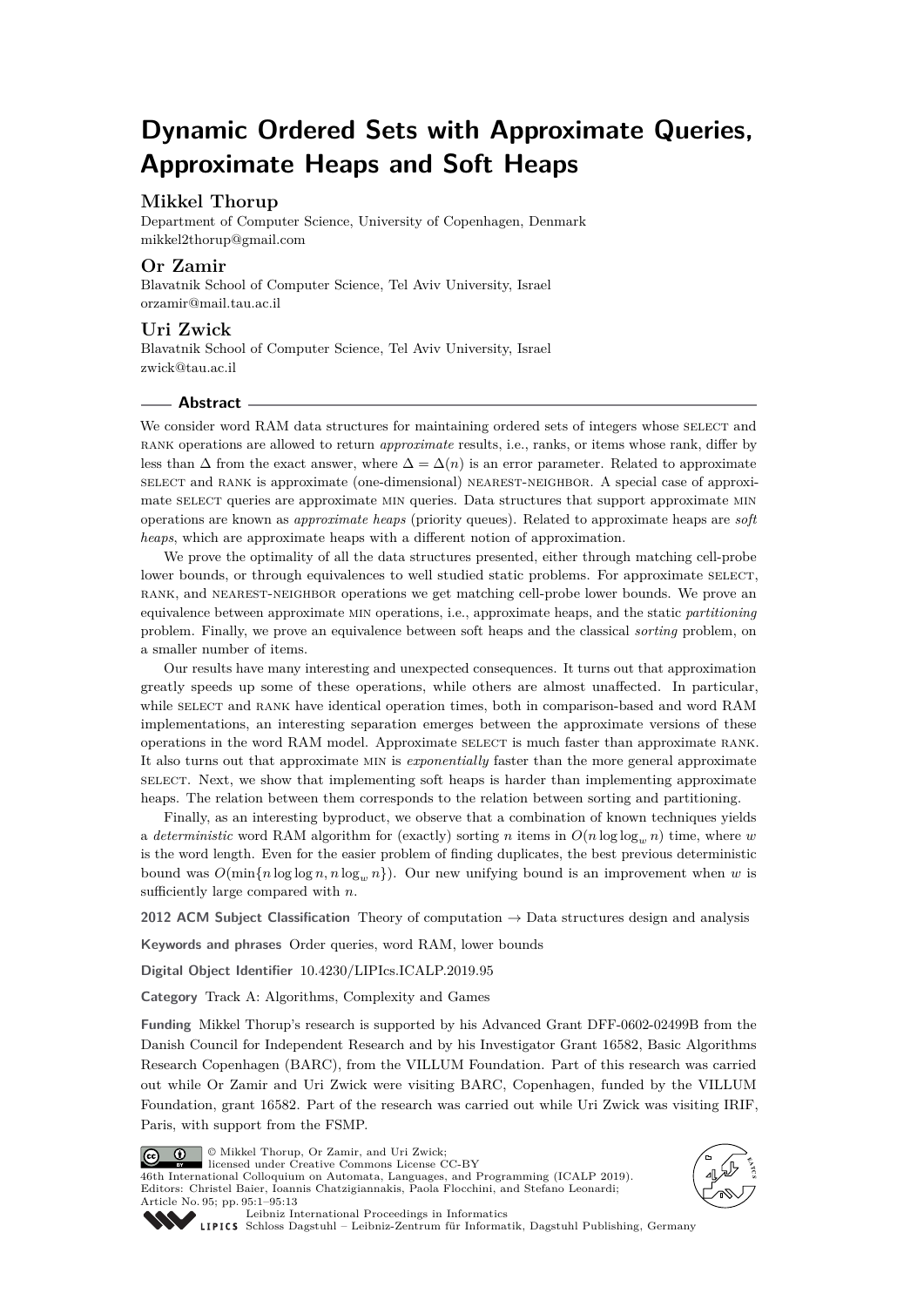#### **95:2 Dynamic Ordered Sets with Approximate Queries, Approximate Heaps & Soft Heaps**

# **1 Introduction**

A data structure for maintaining *dynamic ordered sets* supports the operations insert, delette, and either, or both, of the operations SELECT and RANK. INSERT inserts an item, with an associated key, into the set. We assume that the keys of all items are distinct. DELETE receives a reference to an item in the set and deletes it from the set. select receives an index *i* and returns the *i*-th item in the sorted order of the items currently in the set. RANK receives an item, not necessarily in the set, and returns its *rank*, i.e., the number of items in the set whose keys are smaller than the key of the item. If both SELECT and RANK operations are implemented, then it is easy to use them to support other operations such as PREDECESSOR, SUCCESSOR and NEAREST-NEIGHBOR. More  $specifically, PREDECESSOR(x) = SELECT(RANK(x)), SUCCESOR(x) = SELECT(RANK(x) + 1),$ and NEAREST-NEIGHBOR $(x)$  is the closer of these two to x. (We assume here that x is not in the set.)

In the comparison-based model, each operation can be implemented in  $O(\log n)$  time, and this is optimal. In this paper, however, our main focus is the word RAM model. Assuming integer keys, it models what can be implemented in a programming language such as C [\[18\]](#page-12-1) which has been used for efficient portable code since 1978. Word operations take constant time. The word size *w*, measured in bits, is a unifying parameter of the model. All integers considered are assumed to fit in a word. If  $|S| = n$ , where *S* is the set of items in the data structure, then we assume that  $w > \log n$ , so that we can at least index the items in *S*. Integers can not only be compared. We can use all the standard arithmetic and bit-wise operations. Moreover, the random access memory of the word RAM implies that we can allocate tables or arrays of words, accessing entries in constant time using indices that may be computed from keys. These word RAM features are used in many classic algorithms, e.g., radix sort from 1929 [\[7\]](#page-12-2) and hash tables from 1956 [\[9\]](#page-12-3). We note that by handling integer keys, we immediately handle floating point keys since their standard bit-representation (sign,exponent,mantissa) is such that casting them as integers gives the right ordering.

In the word RAM model, a more diverse picture emerges than in the comparison-based model. Pǎtraşcu and Thorup [\[20\]](#page-12-4) obtained a data structure that supports all the above operations in  $O(\log n/\log w)$  time. For SELECT and RANK this matches a lower bound of Fredman and Saks [\[12\]](#page-12-5) which holds even if we only want to support SELECT or only want to support RANK. However, if we only want to support PREDECESSOR, SUCCESSOR and/or nearest-neighbor (plus insert and delete), then Andersson and Thorup [\[2\]](#page-11-0) have shown that this can done in  $O(\sqrt{\log n/\log \log n})$  time per operation. This is the best possible bound in terms of *n*, matching a static lower bound of Beame and Fich [\[3\]](#page-11-1).

In this paper, we consider word RAM data structures for maintaining ordered sets of integers where SELECT and RANK are allowed to return *approximate* results, i.e., ranks, or items whose rank, differ by *less* than  $\Delta$  from the exact answer, where  $\Delta = \Delta(n)$  is an error parameter. (When  $\Delta = 1$ , the data structure has to return exact results.) We use  $\Delta$ -SELECT as a shorthand for ∆-approximate select, and similarly for the other operations.

A  $\Delta$ -MIN operation is an operation that returns one of the  $\Delta$  smallest items in the ordered set. This is clearly a special case of  $\Delta$ -select operations. A data structure that supports insert, delete and ∆-min operations is known as an *approximate heap*, or ∆-heap.

An EXTRACT- $\Delta$ -MIN operation finds one of the smallest  $\Delta$  items, using a  $\Delta$ -MIN operation, returns it, and deletes it from the  $\Delta$ -heap, using a DELETE operation. Our  $\Delta$ -heap data structure satisfies the following *fairness* condition: an item cannot be one of the ∆ smallest items in the data structure for  $2\Delta$  consecutive EXTRACT- $\Delta$ -MIN operations without being returned, and deleted, by one of the these EXTRACT- $\Delta$ -MIN operations.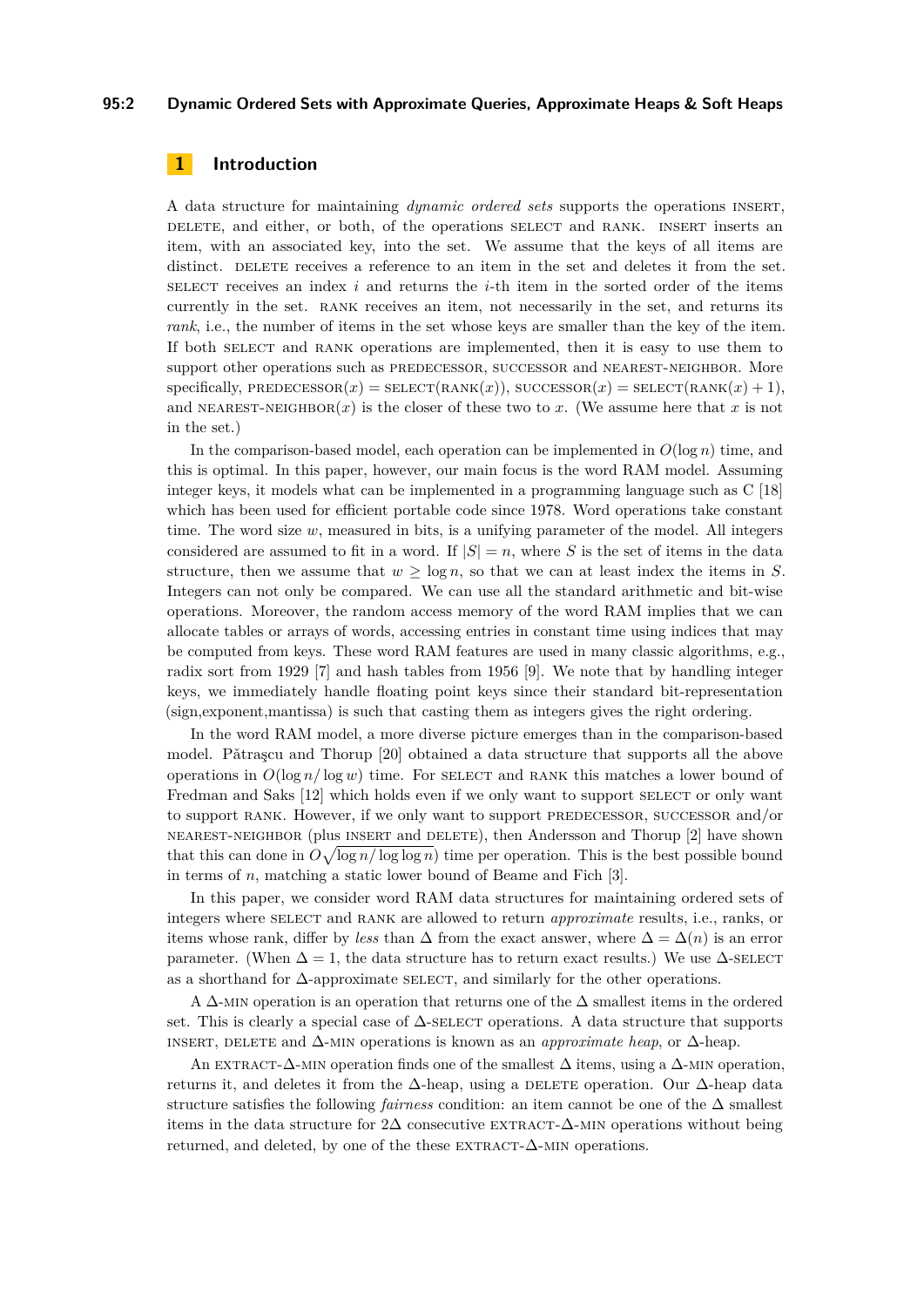Related to approximate heaps are *soft heaps*, introduced by Chazelle [\[6\]](#page-12-6), which are, in a sense, approximate heaps with a different notion of approximation. Soft heaps were used by Chazelle [\[5\]](#page-12-7) to obtain the fastest deterministic algorithm for computing minimum spanning trees in the comparison model. The implementation of soft heaps was simplified by Kaplan et al. [\[17\]](#page-12-8). Soft heaps were also used recently by Kaplan et al. [\[16\]](#page-12-9) to obtain simplified optimal algorithms for some selection problems.

A *soft heap* is a heap data structure which is allowed to *increase* the keys of some of the items stored in the heap. Each item has both an *original* key, and a *current* key, which might be larger than its original key. An item whose current key is larger than its original key is said to be *corrupt*. A min operation returns an item with the minimum current key. (Once an item becomes corrupt, it remains corrupt, as its current key can only be increased. The user can examine the original and current keys of all items, including those of the item returned by a min operation.) A *q*-soft heap is a soft heap such that after any sequence that includes *n* INSERT operations, at most  $n/q$  of the items *in* the heap are corrupt. Clearly, an (*n/*∆)-soft heap is also a ∆-heap. We show, however, that implementing an (*n/*∆)-soft heap in the word RAM model is, in general, harder than implementing a  $\Delta$ -heap.

**Motivation.** In addition to being natural computational problems that lead to many interesting, and perhaps unexpected, theoretical results, the problems we consider are also well motivated in practice. In many real life applications, keys are obtained using inexact measurements, or may change over time. We may be interested in 'sampling' items of given ranks, e.g., for statistical purposes, but typically when we ask for an item of rank *i*, an item whose rank is between  $i - \Delta$  and  $i + \Delta$ , for a small enough  $\Delta$ , will serve just as well. It is thus interesting to know whether allowing approximation can speed up such operations.

We note that the direct motivation for approximate versions of SELECT, RANK and MIN, is very different from the motivation of soft heaps which at first may look a bit peculiar, but which have proven to be useful data structure inside some important algorithms.

## **Our results**

We show, among other things, that if  $\Delta = n^{\varepsilon}$ , for any  $\varepsilon > 0$ , then INSERT, DELETE and ∆-select can be implemented in *constant time*.

While SELECT and RANK operations have the same running times in the word RAM model when exact results are required, an interesting separation emerges between the approximate versions of these operations. Surprisingly, ∆-select is *easier* than ∆-rank. We also show that  $\Delta$ -MIN is "exponentially" faster than  $\Delta$ -SELECT. As mentioned, we also show that soft heaps are harder to implement than approximate heaps.

Our results follow from a full characterization of the time needed for each subset of dynamic operations via either a matching cell-probe lower bound, or via an equivalence to the well-studied exact static problems of *ordered partition* and *sorting*.

More specifically, we obtain the following four main results:

- **(1)** A data structure that supports INSERT, DELETE and  $\Delta$ -SELECT in  $O(\log n / \log(w\Delta))$ time, where *n* is the number of items in the set. We also obtain a matching lower bound that shows that at least one of these operations must take  $\Omega(\log n / \log(w \Delta))$  time. For  $\Delta = n^{\varepsilon}$ , for any  $\varepsilon > 0$ , we get  $O(1)$  time for each operations.
- **(2)** An augmentation of the previous data structure that also supports ∆-rank operations. INSERT, DELETE and  $\Delta$ -SELECT operations still take  $t_u = O(\log n / \log(w \Delta))$  time, while  $\Delta$ -RANK takes  $O\left(\log n/\log(w\Delta) + pred(\frac{n}{\Delta}, t_u\Delta, n, w)\right)$  time, where  $pred(n, t, s, w)$  is the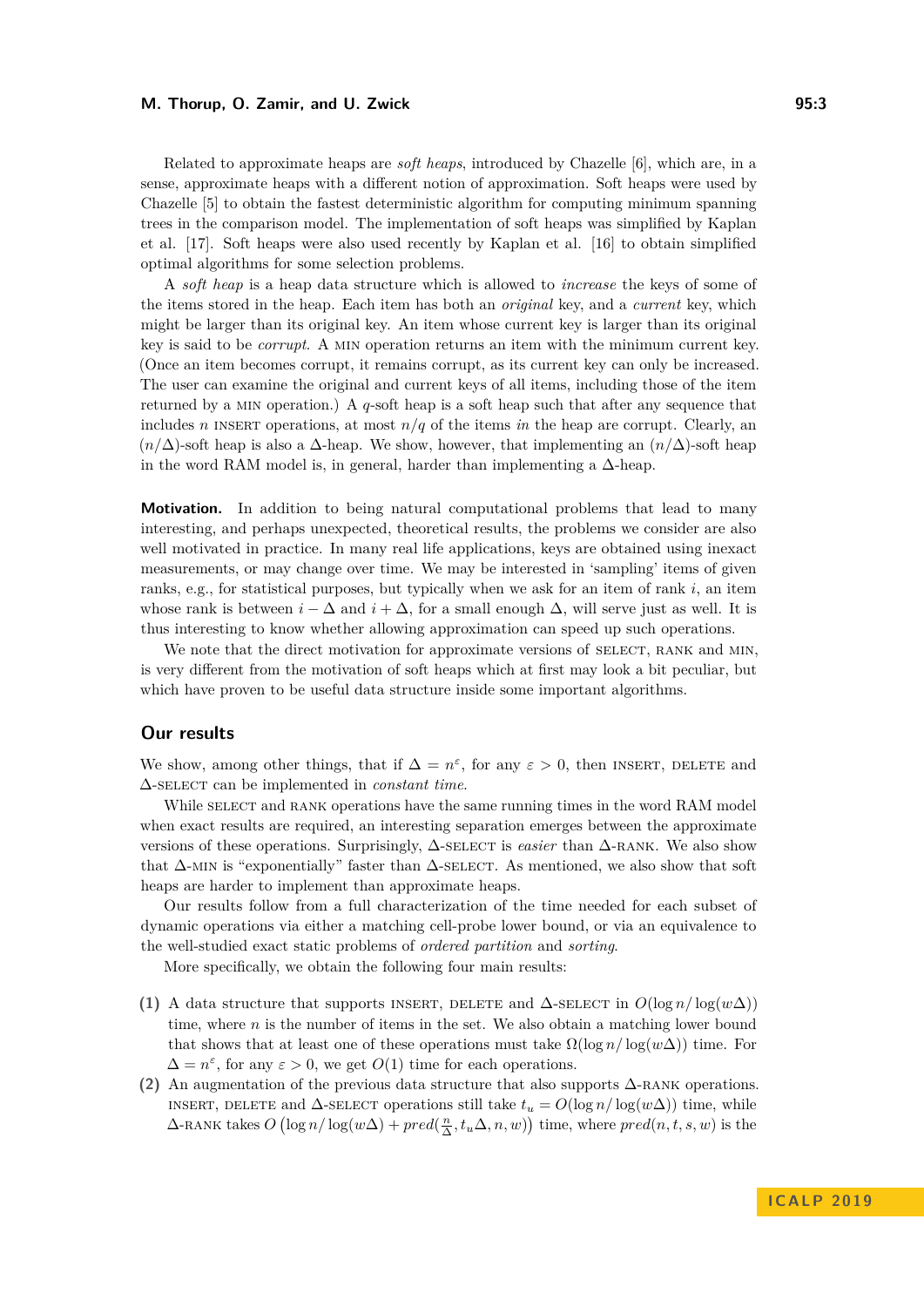#### **95:4 Dynamic Ordered Sets with Approximate Queries, Approximate Heaps & Soft Heaps**

time for dynamically answering exact *predecessor queries* on a set of *n* items when the update time is  $O(t)$ , the space of the data structure is  $O(s)$ , and the word length is *w*. (It is known, for example that  $pred(n, t, n, w) = O\left(\sqrt{\frac{\log n}{\log \log n}}\right)$ , for every  $w \ge \log n$ , where  $t = O\left(\sqrt{\frac{\log n}{\log \log n}}\right)$ , and that this is the optimal bound in terms of *n*.) We also provide a matching lower bound for the complexity of ∆-rank operations that shows that the  $pred(\frac{n}{\Delta}, t_u \Delta, n, w)$  term in the upper bound cannot be removed. For  $\Delta = n^{\varepsilon}$ , for any  $\varepsilon > 0$ , we get  $O(1)$  time for  $\Delta$ -SELECT, while  $\Delta$ -RANK operations still cost  $\Omega\left(\sqrt{\frac{\log n}{\log \log n}}\right)$ . This exhibits a somewhat surprising separation between  $\Delta$ -SELECT and  $\Delta$ -RANK, given that the exact versions of these operations have the same running times.

- **(3)** A three-way equivalence between (i) *approximate heaps*, (ii) *approximate sorting* and (iii) (exact) *ordered partition*: There is a  $\Delta$ -heap with  $O(P_{\Delta}(n, w))$  time per operation, where  $P_{\Delta}(n, w)$  is *non-decreasing* in *n*, if and only if it is possible, for every *n*, to ∆-sort a set of *n* items in  $O(nP_{\Delta}(n, w))$  time, if and only if it is possible, for every *n*, to partition *n* items into  $\frac{n}{\Delta}$  sets of size roughly  $\Delta$  in  $O(nP_{\Delta}(n, w))$  time, such that the items in each set are smaller than the items in the next set. (A sequence is  $\Delta$ -sorted if no item is at distance greater than  $\Delta$  from its position in the sorted sequence.)
- **(4)** A three-way equivalence between (i) *soft heaps*, (ii) *exact heaps* and (iii) exact sorting: There is *q*-soft heap with  $O(t)$  time per operation, if and only if there is an *exact* heap holding up to  $q$  items with  $O(t)$  time per operation, if and only if it is possible to sort up to *q* items in  $O(t)$  time per item.

Han and Thorup [\[15\]](#page-12-10) showed that *n* items can be ordered partitioned into  $\sqrt{n}$  sets of size roughly  $\sqrt{n}$  in  $O(n)$  time. By iterating, if follows that *n* items can be partitioned into sets of size roughly  $n^{2^{-k}}$  in  $O(kn)$  time. Thus, *n* items can be partitioned into subsets of size  $\Delta$  in  $O(n \log(\frac{\log n}{\log \Delta}))$  time. If  $\Delta < w$  we can do even better. We only do  $\log \frac{\log n}{\log w}$ partitioning iterations after which we are left with sets of size roughly *w*. These sets can be completely sorted in linear time using the *dynamic fusion node* of Pǎtrascu and Thorup [\[20\]](#page-12-4). Combining these two results, we get that partitioning into sets of size  $\Delta$  can be done in  $O(n \log(\frac{\log n}{\log(w\Delta)})$  time. In particular, for  $\Delta = 1$ , we get exact sorting in  $O(n \log \log_w n)$  time, a bound that has not been observed before. By (3), there is a  $\Delta$ -heap with  $O(\log(\frac{\log n}{\log(w\Delta)}))$ time per operation. By the lower bound in (1),  $\Delta$ -SELECT requires  $\Omega((\log n)/\log(w\Delta))$  time. It follows that  $time(\Delta\text{-MIN}) = O(\log time(\Delta\text{-SELECT})), i.e., \Delta\text{-MIN}$  is "exponentially" faster than  $\Delta$ -select. To get a constant time for  $\Delta$ -MIN, we currently need  $\Delta = n^{\varepsilon}$ , for some  $\varepsilon > 0$ , as for  $\Delta$ -select. But, while the result for  $\Delta$ -select is optimal, and hence cannot be improved, improved partitioning algorithms could potentially yield *O*(1) time of ∆-min for smaller values of  $\Delta$ .

The bounds we give in this paper are amortized. However, all claimed time bounds can be made worst-case using the techniques of Andersson and Thorup [\[2\]](#page-11-0). All our data structures use linear space.

Dumitrescu [\[10\]](#page-12-11) and Fredman [\[11\]](#page-12-12) considered *comparison-based* data structures that support  $\Delta$ -SELECT and  $\Delta$ -MIN operations. The optimal time bounds for these operations are  $\Theta(\log \frac{n}{\Delta})$ .  $\Delta$ -RANK operations can be easily supported within the same time bounds. Thus, there is no separation between  $\Delta$ -SELECT and  $\Delta$ -RANK in this model, and to get a constant time per operation,  $\Delta$  has to be *linear* in *n*.

A summary of our results for  $\Delta$ -SELECT,  $\Delta$ -NEAREST-NEIGHBOR and  $\Delta$ -RANK are given in Table [1.](#page-4-0) Update time refers to the time of INSERT and DELETE operations. The first row gives the result of a general value of  $\Delta$ . The query times are optimal given the update times and assuming  $O(n)$  space. (We have no proof that the same query times cannot be obtained with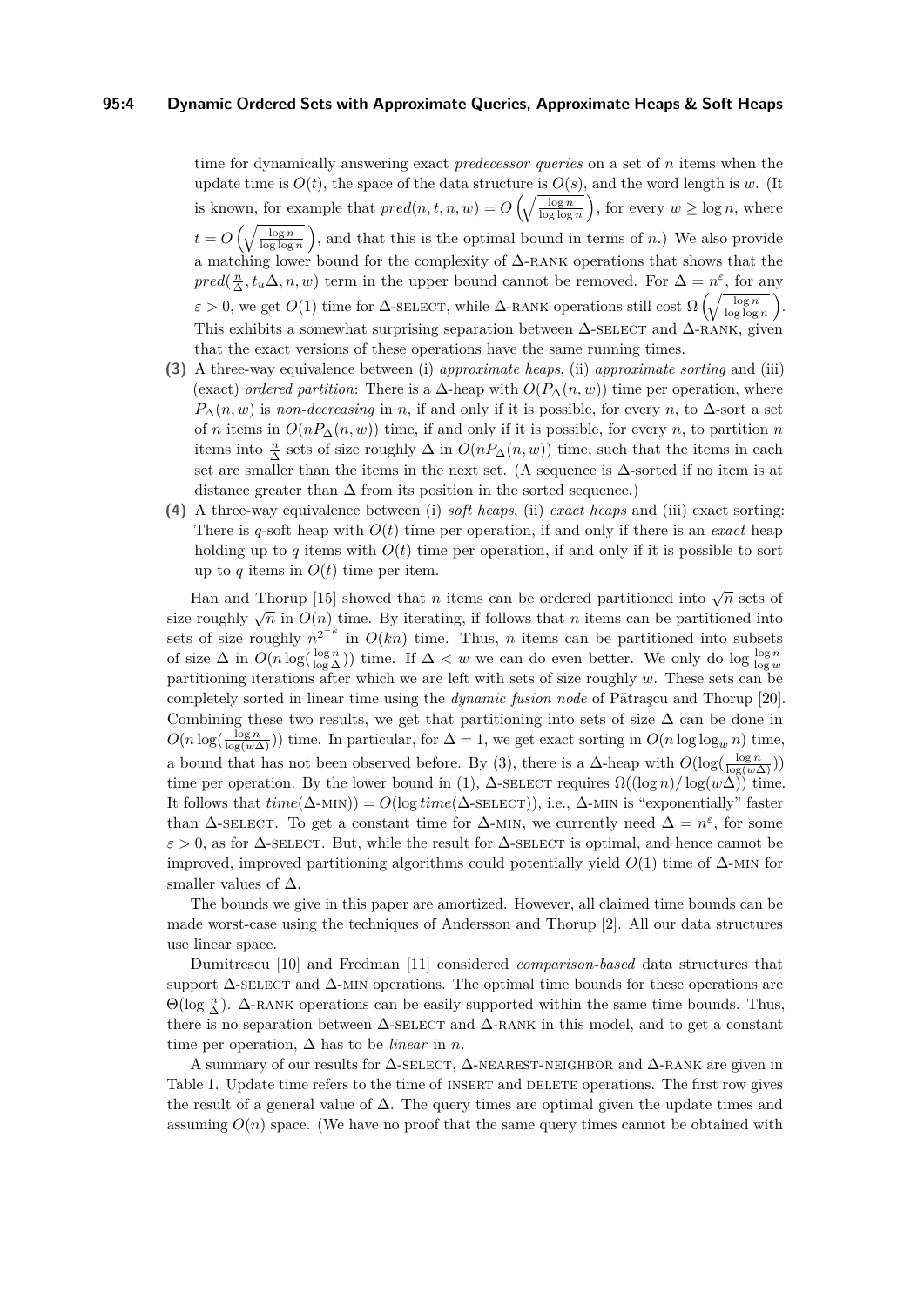<span id="page-4-0"></span>

| Error               | Update time                                             | $\Delta$ -SELECT                                  | $\Delta$ -NEAREST                                            | $\Delta$ -RANK                                         |
|---------------------|---------------------------------------------------------|---------------------------------------------------|--------------------------------------------------------------|--------------------------------------------------------|
| Δ                   | $t_u = \Theta\left(\frac{\log n}{\log(w\Delta)}\right)$ | $\Theta\left(\frac{\log n}{\log(w\Delta)}\right)$ | $\Theta\left(pred(\frac{n}{\Delta}, t_u\Delta, n, w)\right)$ | $\Delta$ -SELECT +<br>Θ<br><b>NEAREST</b>              |
| $\Delta = \log n$   | $\Theta\left(\frac{\log n}{\log \log n}\right)$         | $\Theta\left(\frac{\log n}{\log \log n}\right)$   | $\Theta\left(\sqrt{\frac{\log n}{\log \log n}}\right)$       | $\Theta\left(\frac{\log n}{\log \log n}\right)$        |
| $\Delta = \sqrt{n}$ | $\Theta(1)$                                             | $\Theta(1)$                                       | $\Theta\left(\sqrt{\frac{\log n}{\log \log n}}\right)$       | $\Theta\left(\sqrt{\frac{\log n}{\log \log n}}\right)$ |
| $\overline{w}$      | $\Theta(1)$                                             | $\Theta(1)$                                       | $\Theta(1)$                                                  | $\Theta(1)$                                            |

**The Second Second Figure 1** Running times for  $\Delta$ -RANK, and  $\Delta$ -SELECT and  $\Delta$ -NEAREST-NEIGHBOR queries.

smaller update times.) The second and third rows specialize the results for the representative cases  $\Delta = \log n$  and  $\Delta = \sqrt{n}$ , giving bounds that hold for all values of  $w \ge \log n$ . With regard to the second row, we note that the time bounds obtained for  $\Delta = \log n$  are identical to the exact case, i.e.,  $\Delta = 1$ . We also note that if only  $\Delta$ -NEAREST-NEIGHBOR queries are to be answered, then the same query time of  $\Theta\left(\sqrt{\frac{\log n}{\log \log n}}\right)$  can be obtained with a reduced update time of  $\Theta\left(\sqrt{\frac{\log n}{\log \log n}}\right)$ . (See [\[2\]](#page-11-0).) In the third row  $\Delta = \sqrt{n}$  can be replaced by  $\Delta = n^{\epsilon}$ , for every  $\varepsilon > 0$ . Finally, in the forth row, we consider the case  $\Delta = \frac{n}{w}$  (or equivalently  $\Delta = \frac{n}{w^k}$ , for any  $k \ge 1$ ), where all update and query time drop down to a constant.

Chazelle [\[6\]](#page-12-6), and Kaplan et al. [\[17\]](#page-12-8), obtained  $(1/\varepsilon)$ -soft heaps with  $O(\log \frac{1}{\varepsilon})$  amortized time per operation, which is optimal in the comparison-based model. In the word-RAM, we obtain by (4)  $(1/\varepsilon)$ -soft heaps with  $O(\log \log \frac{1}{\varepsilon})$  amortized time per operation, or even  $O(\sqrt{\log \log \frac{1}{\varepsilon}})$  amortized expected time per operation. We also obtain a *w*-soft heap with *O*(1) time per operation.

The rest of the paper is organized as follows. In Section [2](#page-4-1) we give a high-level description of the data structures and the equivalences obtained in this paper. The full details are given in the full version of the paper. In Section [3](#page-9-0) we present our matching cell-probe lower bounds. We end in Section [4](#page-11-2) with some concluding remarks and open problems.

## <span id="page-4-1"></span>**2 High-level description of data structures and equivalences**

In this section we sketch the techniques we use and give high level descriptions of the data structures and equivalences obtained in the paper.

#### <span id="page-4-2"></span>**2.1 Dynamic sets with approximate SELECT**

Our goal is to obtain a data structure that supports INSERT, DELETE and  $\Delta$ -SELECT operations in  $O(\log n / \log(w \Delta))$  time per operation, which we later show is optimal. As mentioned, Pǎtraşcu and Thorup [\[20\]](#page-12-4) obtained a data structure that supports INSERT, DELETE and exact select operations in  $O(\log n / \log w)$  time. Thus, we may assume that, say,  $\Delta > w^3$ and devise a data structure that supports each operation in  $O(\log n / \log \Delta)$  time.

Our data structure is built around a *B*-tree (see, e.g., [\[8\]](#page-12-13)). The degree  $DEGREE[v]$  of each node *v* in the tree is in the range  $\left[\frac{1}{4}D, 4D\right]$ , where  $D = \Delta^{1/3}$ . As with standard *B*-trees, a node *v* of degree *d* contains an array CHILD[*v*] of size *d* with pointers to its *d* children,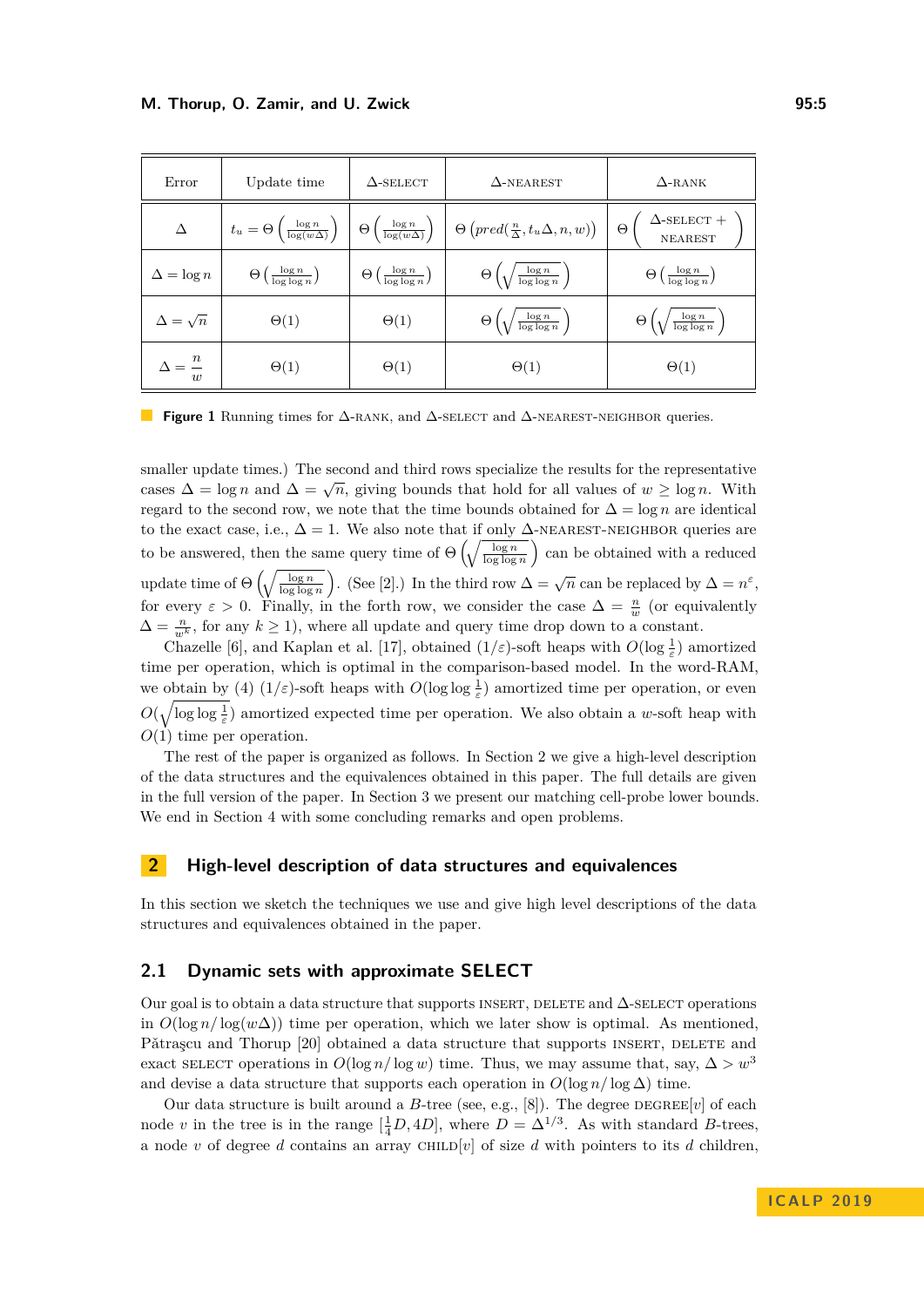#### **95:6 Dynamic Ordered Sets with Approximate Queries, Approximate Heaps & Soft Heaps**

a pointer PARENT[*v*] to its parent, and an array SPLIT[*v*] of  $d-1$  *splitters*,  $s_1, s_2, \ldots, s_{d-1}$ . We also let  $s_0 = -\infty$  and  $s_d = \infty$ . The keys of all items in the subtree of the *i*-th child child  $[v][i]$  of *v* are all in the range  $[s_i, s_{i+1})$ , for  $i = 0, 1, ..., d-1$ . A non-root node *v* also contains its *index* INDEX[*v*] such that  $v = \text{CHILD}[\text{PARENT}[v]][\text{INDEX}[v]]$ , i.e., *v* is the INDEX $[v]$ -th child of its parent. The leaves of a *B*-tree are all at the same depth.

The *B*-tree used differs from a standard *B*-tree in several important ways. The first is that the leaves of the tree do not contain single items, but rather *buckets* that contain between ∆ and 2∆ items. These buckets are referred to as *leaf buckets*. The items in each leaf bucket are not sorted, but they all lie between the appropriate splitters in the non-leaf nodes of the tree. Second, each internal node *v* of the tree has a *buffer* BUFFER $[v]$  associated with it. The size of each such buffer is at most  $B = \Delta^{2/3}$ . The operations on the *B*-tree are done *lazily*. An inserted item is simply placed at the buffer of the root. When a buffer is full, its items are partitioned according to the splitters stored in the node, and sent to the appropriate children. We refer to this operation as *flushing* the buffer.

All the items in the data structure reside in leaf buckets and buffers. The splitters in the internal nodes of the tree are copies of keys of items that belonged to the data structure at some stage.

The partitioning of the items in a buffer is done using the fast partitioning algorithm of Han and Thorup [\[15\]](#page-12-10). Their algorithm partitions *q* items according to  $O(\sqrt{q})$  splitters in  $O(q)$  time. The choice  $B = \Delta^{2/3}$  and  $D = \Delta^{1/3}$  ensures that a buffer can be flushed in  $O(B)$  time. The use of this fast partitioning algorithm is the *only* place in which the data structure relies on the power of the word RAM model.

Another difference between the *B*-tree used and a standard one is that we impose explicit conditions on the *size* of each subtree. The size of a subtree is the total number of items in the leaf buckets and the buffers that belong to the subtree. The size of a subtree of height *i* (where the leaves are at height 0), is required to be in the range  $[\frac{1}{2}\Delta, 2\Delta]D^i$ . To maintain this condition, we store at each node *v* a  $size[v]$  field that holds its current size. (To achieve that,  $size[v]$  is updated by relevant INSERT and DELETE operations.) A simple calculation shows that the size condition implies that the degree of each node is in the range  $\left[\frac{D}{4}, 4D\right]$ . It also implies that the height *h* of the tree is at most  $h \leq \log_D \frac{2n}{\Delta} \leq \frac{3 \log n}{\log \Delta}$ , as  $D = \Lambda^{1/3}$ . We thus need to show that the (amortized) cost of each INSERT, DELETE and  $\Delta$ -SELECT is of the order of the depth of the tree.

To support approximate SELECT operations, we augment the *B*-tree by several additional components. To each non-leaf node  $v$  we add a *(rough) locator* array LOCATE $[v]$  of size  $\lfloor size_0[v]/(\frac{1}{2}\Delta D^{i-1}) \rfloor \leq 4D$ , where  $size_0[v]$  is the size of *v* when it was last rebuilt (see below). If *v* is at height *i*, where  $i > 0$ , then the *j*-entry of the array, for  $j = 0, 1, \ldots, 4D - 1$ , contains the index of the child of *v* that contained the item of rank  $\frac{1}{2}\Delta D^{i-1}\cdot j$  in the subtree rooted at *v*, i.e., the  $(\frac{1}{2}\Delta D^{i-1} \cdot j)$ -th item in the sorted order of all items in the subtree of *v*, when this subtree was last rebuilt. INSERT and DELETE operations performed after the last rebuilding of the subtree of  $v$  make the information in LOCATE $[v]$  slightly inaccurate, but to an extent that can be tolerated, as we are only aiming for approximate results.

Finally, we also store at each non-leaf node *v* of degree *d* an array  $\text{SUM}[v]$  of size  $d+1$ such that  $\text{sum}[v][i]$ , for  $i = 0, 1, \ldots, d$ , is the sum of sizes of the subtrees rooted at the first *i* children of  $v$  at the time the subtree of  $v$  was last rebuilt.

Using this augmented *B*-tree we can implement INSERT, DELETE and  $\Delta$ -SELECT operations in  $O(\log n/\log \Delta)$  amortized time. The challenge is to time the flushing of buffers and the rebuilding of subtrees so that, on the one hand, we do not spend too much time, and, on the other hand, the information in the B-tree is always sufficiently accurate so that the rank error in each selectr operation is at most  $\Delta$ .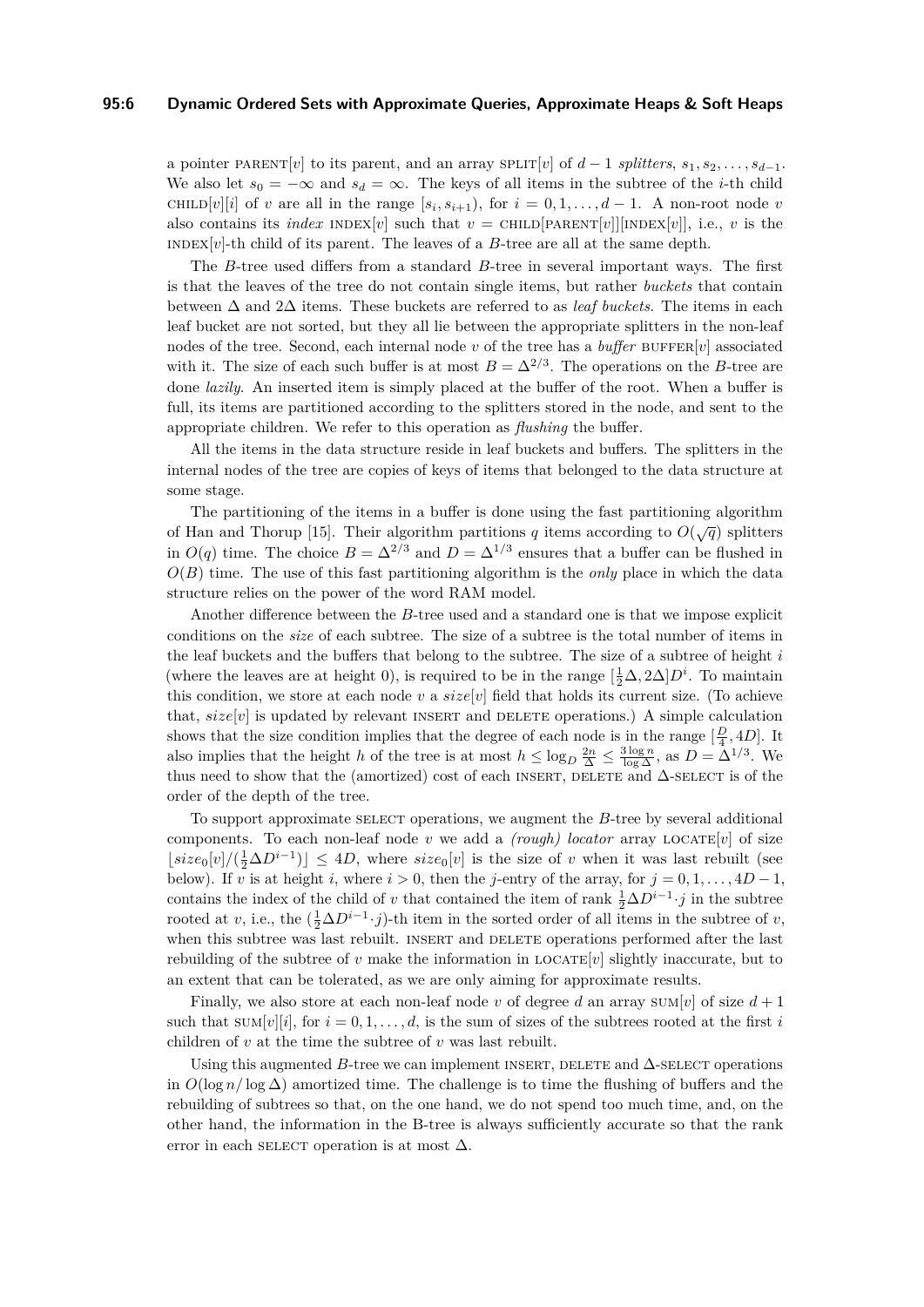Essentially, to locate an item whose rank is close to *k*, we navigate the tree using the LOCATE and SUM arrays. We start with  $v$  being the root and  $i$  being the height of the root. To find the child we need to descend to, we let  $j \leftarrow$  LOCATE[v][[ $k/(\frac{1}{2}\Delta D^{i-1})$ ]]. It is easy to see that the *k*-th item in the subtree of *v*, at the time of the last rebuilding, is either contained in the *j*-th child of *v*, if  $\text{sum}[v][j] \leq i < \text{sum}[v][j+1]$ , or otherwise in the  $(j+1)$ -st child of *v*. (This follows as  $k \leq (\frac{1}{2}\Delta D^{i-1})\lceil k/(\frac{1}{2}\Delta D^{i-1})\rceil$ .) In the latter case, we increment *j*. We now descend to the *j*-th child of *v*, letting  $v \leftarrow \text{CHILD}[v][j], i \leftarrow i-1, k \leftarrow k-\text{SUM}[r][j],$ and repeat the process from there until we get to a leaf. We then return an arbitrary item contained in the corresponding leaf bucket. In the full version of the paper we analyze this process and show that the rank of the returned item is close enough to *k*.

To satisfy the *fairness* condition mentioned above, two minor changes are needed: (1) the insertion buffer should be emptied once for every  $\Delta$  updates (not just every  $\Delta$  insertions); (2) the base sets are maintained as queues (FIFO).

It is possible to convert the amortized time bounds into worst-case time bounds using the techniques of Andersson and Thorup [\[2\]](#page-11-0).

## <span id="page-6-0"></span>**2.2 Dynamic sets with approximate SELECT and RANK**

Pǎtrascu and Thorup [\[20\]](#page-12-4) devised a data structure that supports INSERT, DELETE and *exact* SELECT and RANK operations in  $O(\log n / \log w)$  time. An interesting separation between SELECT and RANK operations emerges when approximate results are allowed. In this section we explain how the data structure of Section [2.1](#page-4-2) can be extended to support  $\Delta$ -RANK operations. While the time of INSERT, DELETE and  $\Delta$ -SELECT operations remains unchanged, i.e.,  $O(\log n / \log(w \Delta))$ , the time of  $\Delta$ -RANK operations is  $O\left(\log n/\log(w\Delta) + pred(\frac{n}{\Delta}, t_u\Delta, n, w)\right)$  time, where  $pred(n, t, s, w)$  is the time for dynamically answering *predecessor queries* on a set of *n* items when the update is  $O(t)$ , the space used by the data structure is  $O(s)$ , and the word length is *w*. We later give a lower bound that shows that appearance of the  $pred(\frac{n}{\Delta}, t_u \Delta, n, w)$  term here cannot be avoided.

Quite a lot is known about  $pred(n, t, s, w)$ , the time for answering exact PREDECESSOR queries. Beame and Fich [\[3\]](#page-11-1) gave  $\Omega\left(\sqrt{\frac{\log n}{\log \log n}}\right)$  and  $\Omega\left(\frac{\log w}{\log \log w}\right)$  lower bounds for the static version of the problem, where polynomial time preprocessing and polynomial space are allowed. (Static means no updates.) Pǎtraşcu and Thorup [\[19\]](#page-12-14) obtained a complete queryspace tradeoff, when again no updates are allowed, i.e., they determined  $pred(n, \infty, s, w)$ asymptotically for all *s* and *w*. Pǎtraşcu and Thorup [\[19\]](#page-12-14) showed that  $pred\left(n, \frac{\log n}{\log w}, n, w\right) =$  $\Theta\left(\frac{\log n}{\log w}\right)$  and that  $pred(w, 1, w, w) = O(1)$ . Further complications arise when deterministic vs. randomized variants of the problem are considered. We refer the reader to [\[19,](#page-12-14) [20\]](#page-12-4) for the exact details. The picture simplifies considerably when  $pred(n, t, s) = \max_{w} pred(n, t, s, w)$ is considered. Here, it is known that  $pred(n, \sqrt{\frac{\log n}{\log \log n}}, n, w) = pred(n, n^{O(1)}, n^{O(1)}) =$  $\Theta\left(\sqrt{\frac{\log n}{\log\log n}}\right)$ .

As in Section [2.1,](#page-4-2) we may assume that  $\Delta > w^3$ , as the case  $\Delta \leq w^3$  is covered by the exact algorithm of Pǎtraşcu and Thorup [\[20\]](#page-12-4), and aim for  $t_u = O(\log n / \log \Delta)$  and  $O\left(\log n/\log \Delta + pred(\frac{n}{\Delta}, t_u\Delta, n, w)\right)$  bounds, respectively.

It is not difficult to see that the rank of an item appearing in a leaf bucket or as a splitter in the data structure of Section [2.1](#page-4-2) can be easily approximated in  $O(\log n / \log \Delta)$  time. A  $\Delta$ -RANK operation, however, must also be able to return the (approximate) rank of an item that does not appear in the data structure. To achieve that, we maintain an exact dynamic predecessor data structure on the splitters. Given an item not in the data structure we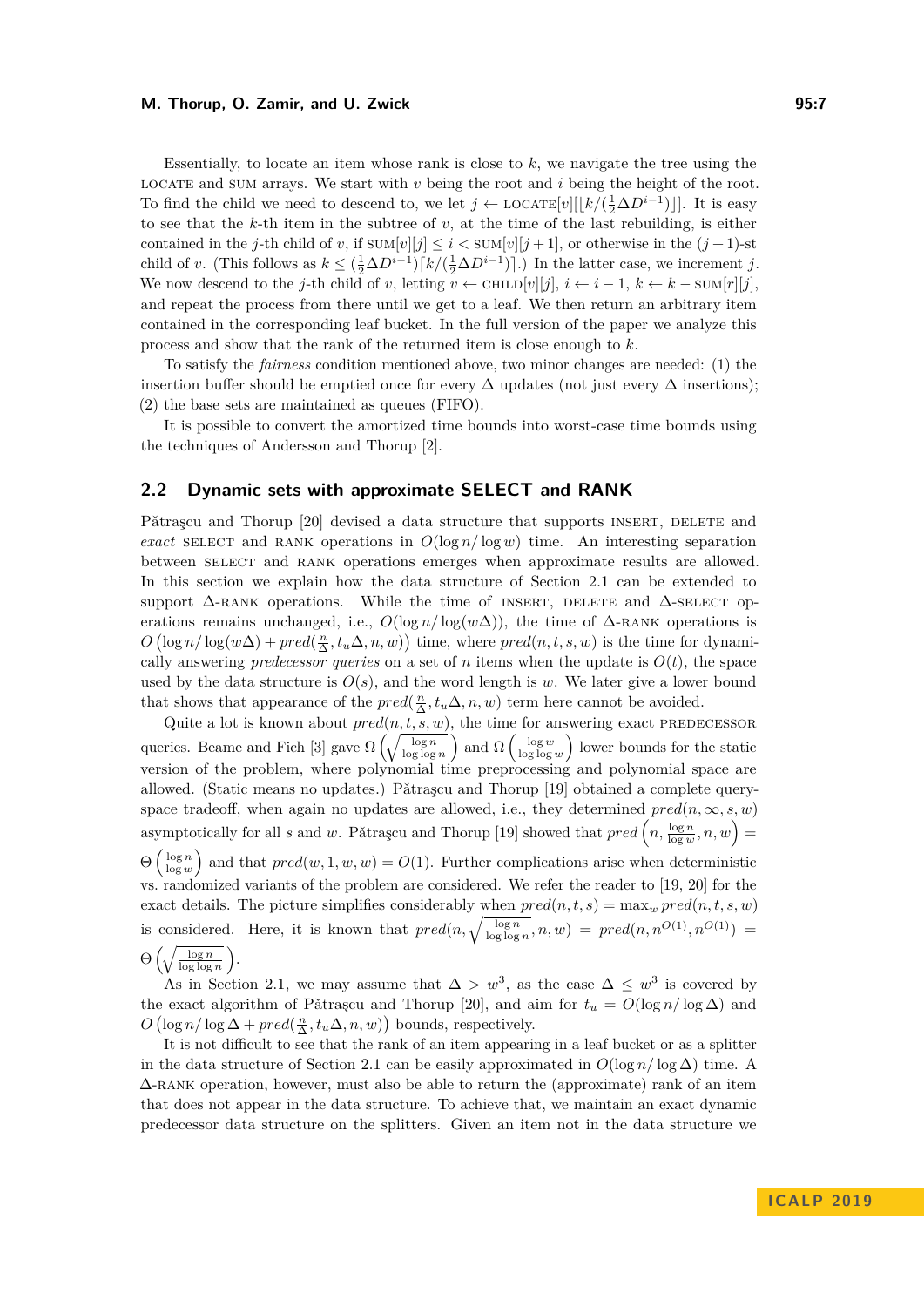#### **95:8 Dynamic Ordered Sets with Approximate Queries, Approximate Heaps & Soft Heaps**

do a predecessor query on the key of the item, and return the approximate rank of the returned splitter. As there are only  $O(\frac{n}{\Delta})$  splitters, the total time of a  $\Delta$ -RANK operation is  $O(\log n/\log \Delta + pred(\frac{n}{\Delta}, t_u\Delta, n, w))$ , as required. As we need to update the predecessor data structure, on average, only once in every  $\Delta$  operations, we can afford to spend  $t_u\Delta$ time on updates to the predecessor data structure. In Section [3,](#page-9-0) we show that the use of a predecessor data structure is essential.

## **2.3 Equivalence between approximate heaps and partitioning**

The MIN operation is a very special SELECT operation in which the smallest, i.e., the item of rank 0, is sought after. Thus, any data structure that supports approximate SELECT operations also support approximate min operations. However, min operations could potentially be faster than general SELECT operations. This is true, for example, for the exact versions of these problems on the word RAM.

A data structure that supports insert, delete and min operations is a *priority queue*. A ∆-heap is a data structure that supports ∆-MIN operations which return one of the smallest  $\Delta$  items in the data structure. (For  $\Delta = 1$  we get an exact priority queue.)

Thorup [\[21\]](#page-12-15) obtained an equivalence between priority queues and sorting. Namely, there is an (exact) priority queue that supports each operation in  $P(n)$  time, where  $P(n)$  is non-decreasing in *n*, if and only if it is possible, for every *n*, to sort *n* items in  $O(n P(n))$ time. Here we extend this result to obtain an equivalence between ∆-heaps and the *ordered*  $\Delta$ -partition problem: Given *n* items, partition them into  $k \approx \frac{n}{\Delta}$  sets  $A_1, A_2, \ldots, A_k$ , each of size about  $\Delta$ , such that  $A_i < A_{i+1}$ , i.e., all items in  $A_i$  are smaller than all items in  $A_{i+1}$ , for  $i = 0, 1, \ldots, k - 1$ . We show that there is a  $\Delta$ -heap with  $O(P_{\Delta}(n))$  time per operation, where  $P_{\Delta}(n)$  is non-decreasing in *n*, if and only if it is possible to  $\Delta$ -partition a set of *n* items in  $O(nP_{\Delta}(n))$  time.

Han and Thorup [\[15\]](#page-12-10) showed that the ordered  $\Delta$ -partition problem is equivalent to the problem of partitioning a set *A* of size *n* according to  $k \approx \frac{n}{\Delta}$  splitters  $s_1 < s_2 < \ldots < s_k$ , producing sets  $A_0, A_1, \ldots, A_k$  such that  $s_i \leq A_i < s_{i+1}$ , for  $i = 0, 1, \ldots, k$ , where  $s_0 = -\infty$ and  $s_{k+1} = +\infty$ . Note that in this variant the sets  $A_0, A_1, \ldots, A_k$  are *not* necessarily of (roughly) equal size. This is the version of the ordered  $\Delta$ -partition problem that we use in this section.

We sketch here the construction of a  $O(\Delta \log n)$ -approximate heap using an algorithm for the ordered ∆-partition problem, which is the interesting direction of the equivalence. In the full version of the paper we complete the details of this construction, remove the  $O(\log n)$ from the approximation factor, and prove the other direction of the equivalence.

Most of the items in the priority queue constructed are stored in *buckets*  $A_0, A_1, \ldots, A_k$ separated by  $k + 2$  *base splitters*  $-\infty = s_0 < s_1 < s_2 < \ldots < s_k < s_{k+1} = +\infty$ . Thus,  $s_0 \leq A_0 < s_1 \leq A_1 < \ldots < s_k \leq A_k < s_{k+1}$ . The splitters are copies of keys of items that belong or belonged to the priority queue at some stage. The items within each bucket are unsorted. We let  $\Phi = \Delta \log n$  and require that  $\frac{\Phi}{4} \leq |A_i| \leq \Phi$ , for  $i = 0, 1, ..., k - 1$ , and  $|A_k| \leq \Phi$ .

A logarithmic number of splitters  $t_0 < t_1 < \ldots < t_{\ell+1}$ , where  $\ell = \Theta(\log n)$ , also serve as *level splitters*. We have  $t_0 = s_0 = -\infty$  and  $t_{\ell+1} = s_{k+1} = +\infty$ . Each level splitter  $t_j$ has a *level buffer*  $B_j$  associated with it that can hold up to  $4<sup>j</sup>\Delta$  items. We also maintain a counter  $q_j$  that provides an upper bound of the size of  $B_j$ . Finally, there is also an *insertion buffer*  $B = B_0$  that can hold up to  $\Phi$  items. We maintain the following invariants, for  $j = 1, 2, \ldots \ell$ :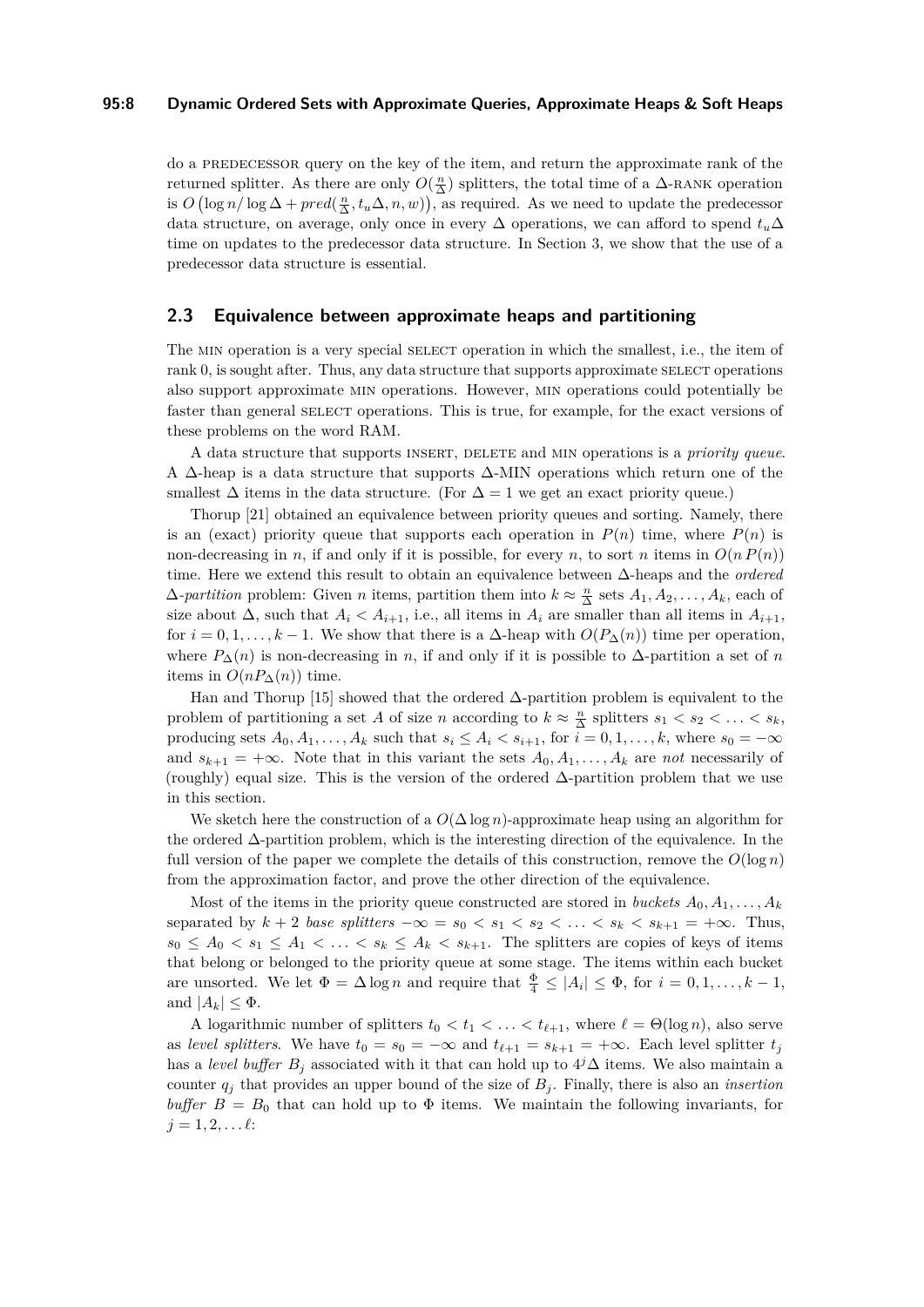- (i) There are more than  $\frac{1}{2}4^{j} \cdot \Phi$  bucket items smaller than  $t_j$ , if  $t_j < \infty$ .
- (ii) There are less than  $\frac{7}{4}4^j \cdot \Phi$  items smaller than  $t_j$ .
- (iii) The keys of all items in  $B_j$  are in  $[t_j, t_{j+2})$ . Here  $t_{\ell+1} = t_{\ell+2} = \infty$ .

To insert an item, we simply add it to the insertion buffer. If the insertion buffer is not full, this completes the operation. To delete an item, given a pointer to it, we simply delete it from its bucket or buffer, and update some counters. A min operation returns an arbitrary item from the bucket *A*0, referred to as the *head*. The rank of the returned item is at most  $2\Phi = 2\Delta \log n$ , as only items in the head and the insertion buffer may be smaller than the returned item.

When the insertion buffer *B* is full, i.e., it contains  $\Phi = \Delta \log n$  items, we use the ordered ∆-partition algorithm to split the items in *B* according to the *O*(log *n*) level splitters. The amortized cost per item is  $O(P_{\Delta}(\Delta \log n)) = O(P_{\Delta}(n))$ . Recall that  $O(P_{\Delta}(n))$  is the time, per item, needed to order partition *n* items into sets of size roughly  $\Delta$ , or equivalently, to  $\Delta$ -sort *n* items. (We may assume that  $\Delta \leq n^{1/2}$ , as  $\Delta = n^{1/2}$  already yields a constant time per operation, and hence  $\Delta \log n \leq n$ .) Let  $B^1 < B^2 < \ldots < B^\ell$  be the resulting partition. The items in  $B^j$  are added, one by one, into the level buffer  $B_j$ .

When a level buffer  $B_j$  is full, or when we need to change the level splitter  $t_j$ , we split its items according to all base splitters that are smaller than  $t_{j+2}$ . As the number of items smaller than  $t_{i+2}$  is  $O(4^{j} \Phi)$ , and as each bucket is of size  $\Theta(\Phi)$ , the number of splitters smaller than  $t_{j+2}$  is  $O(4^j)$ . The number of items in the buffer is at most  $4^j\Delta$ . Thus, the splitting can be done in  $O(4^{j} \Delta \cdot P_{\Delta}(n))$  time. The items in each set of the partition generated are added, one by one, to the appropriate buckets.

The above "idyllic" description ignored the fact that base buckets may get too large or too small, and that the three invariants imposed on the level splitters may be violated. However, as we allowed enough slack in the size of the base buckets and in the invariants, it is not too difficult to fix these problems by merging and splitting adjacent base buckets, and by periodically redefining the level splitters. The fairly technical details are given in the full version of the paper. The amortized time per operation remains  $O(P_{\Delta}(n))$ .

### **2.4 Equivalence between soft heaps and sorting**

A *q*-soft heap is a heap which is allowed to corrupt, i.e., increase the keys, of a small fraction of its items. More specifically, after *n* INSERT operations, at most  $n/q$  of the items *in* the heap are allowed to be corrupt. The hope, of course, is that allowing corruptions leads to a more efficient implementation of the heap operations. (It is important to note that the number of corrupt items is related to the number of insertions, not to the number of items currently in the heap.)

It follows easily from the definition that as long as less than *q* items are inserted into a *q*-soft heap, the heap is not allowed to corrupt any item. Thus, a *q*-soft heap with  $O(t)$ time per operation can be used to exactly sort  $q-1$  items in  $O(qt)$  time. By Thorup's [\[21\]](#page-12-15) equivalence between sorting and priority queues, we get that if there is  $q$ -soft heap with  $O(t)$ time per operation, then there is also an *exact* heap that can hold up to *q* items with  $O(t)$ time per operation. It is also easy, to obtain this result directly. To implement an exact heap on at most *q* items, we use a 2*q*-soft heap. After every 2*q* insertions we rebuild the 2*q*-soft heap using at most *q* insertions. The amortized time per operation stays  $O(t)$ .

More surprising is that we also have the opposite implication. If there is an exact heap on at most *q* items with  $O(t)$  time per operation, then there is also a *q*-soft heap with  $O(t)$ time per operation. (Note that the number of items in the *q*-soft heap is not bounded.) To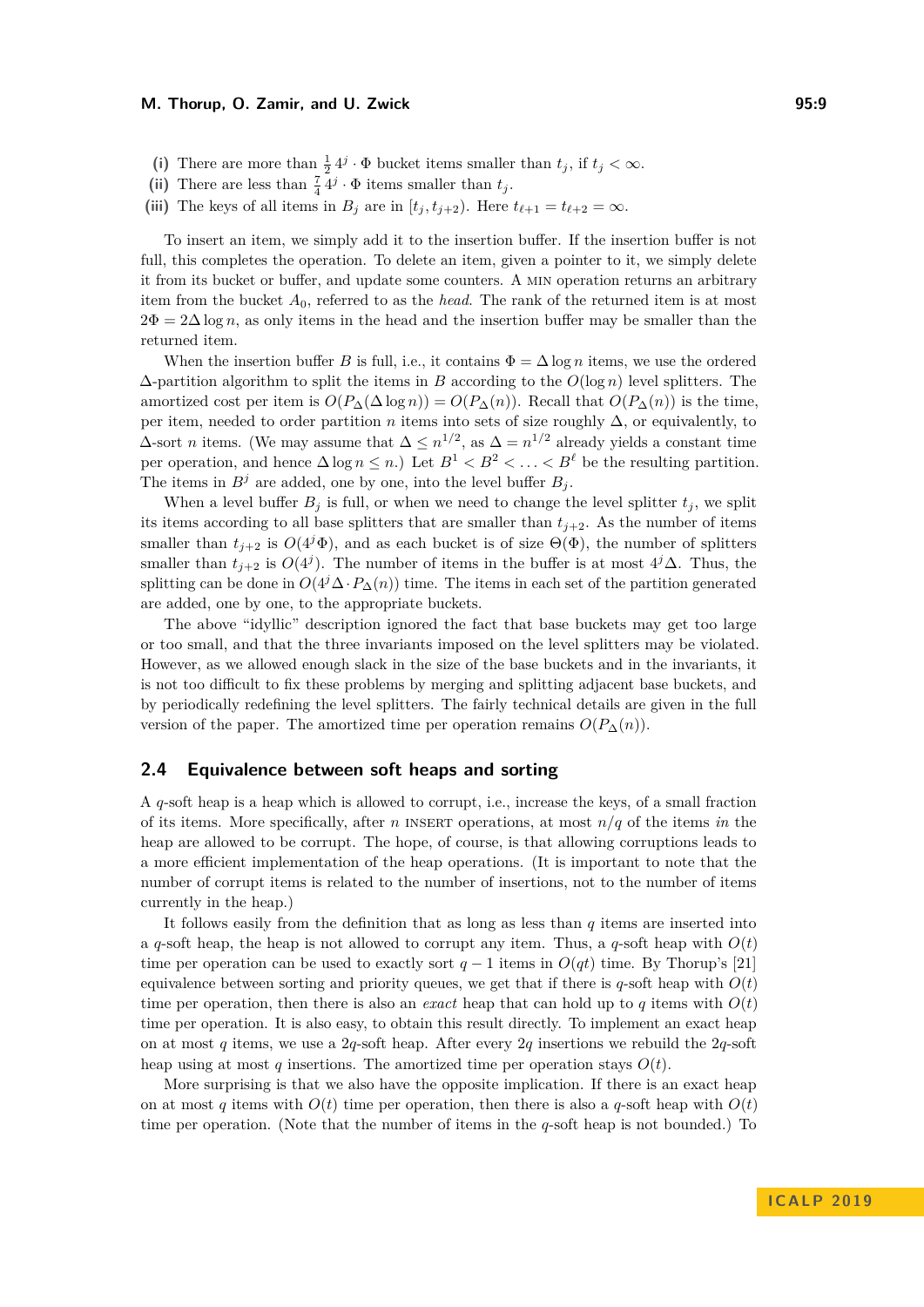#### **95:10 Dynamic Ordered Sets with Approximate Queries, Approximate Heaps & Soft Heaps**

prove this result we use the simplified construction of soft heaps by Kaplan et al. [\[17\]](#page-12-8). We observe that certain components in this comparison-based implementation of soft heaps can be replaced by exact heaps that hold up to *q* items. This also leads to a clearer understanding of how soft heaps work.

# **2.5 Faster exact sorting**

Han and Thorup [\[15\]](#page-12-10) obtained a deterministic linear time algorithm for partitioning *n* items into a sequence of  $\sqrt{n}$  sets, each of size roughly  $\sqrt{n}$ , such that the items in each set are smaller than the items in the next set. This leads, by repeated partitioning, to a deterministic  $O(n \log \log n)$ -time algorithm. A different deterministic  $O(n \log \log n)$ -time sorting algorithm was earlier obtained by Han [\[14\]](#page-12-16).

More recently, Pǎtraşcu and Thorup [\[20\]](#page-12-4), improving results of Fredman and Willard [\[13\]](#page-12-17), implemented *dynamic fusion trees*, supporting INSERT, DELETE, RANK and SELECT in  $O(\log_{w} n)$  time per operation, where *n* is the size of the set and *w* is the word length. This leads immediately to an  $O(n \log_w n)$ -time sorting algorithm. This algorithm is faster than the  $O(n \log \log n)$ -time algorithm for sufficiently large *w*, e.g.,  $w = n^{\omega(1/\log \log n)}$ .

A simple combination of these two algorithms gives rise to a deterministic  $O(n \log \log_{w} n)$ time algorithm. This bound subsumes the two previous bounds. Perform  $\log \log_{w} n$  partitioning steps of [\[15\]](#page-12-10) that partition the *n* input items into sets of size *w*. These sets are then sorted in linear time using the dynamic fusion trees of [\[20\]](#page-12-4). The  $O(n \log \log_{w} n)$ -time algorithm is asymptotically faster than the  $O(n \log \log n)$ -time algorithm for much smaller values of *w*, namely  $w = n^{1/\log^{o(1)} n}$ .

Han and Thorup [\[15\]](#page-12-10) obtain a faster randomized  $O(n\sqrt{\log \log n})$ -time sorting algorithm. Andersson et al. [\[1\]](#page-11-3) and Belazzougui et al. [\[4\]](#page-11-4) have shown that sorting can be done in linear expected time when  $w = \Omega(\log^2 n \log \log n)$ .

It is an open problem whether randomization can speed up partitioning algorithms and lead, in particular, to faster data structures for the various operations considered in this paper, such as  $\Delta$ -SELECT.

# <span id="page-9-0"></span>**3 Lower bounds**

In this section we give cell-probe lower bounds that match the upper bounds obtained by the data structures for approximate SELECT and RANK given in Sections [2.1](#page-4-2) and [2.2.](#page-6-0)

# **3.1 Lower bound for approximate SELECT**

Pǎtrascu and Thorup [\[20\]](#page-12-4), relying on previous results of Fredman and Sacks [\[12\]](#page-12-5), proved the following cell-probe lower bound.

<span id="page-9-1"></span> $\triangleright$  **Theorem 3.1.** For any cell-probe data structure that supports INSERT, DELETE and (exact) select (or RANK) operations, if both INSERT and DELETE require  $t = t(n)$  time per operation, *then* SELECT *(or* RANK*)* operations must take  $\Omega\left(\frac{\log n}{\log(w \cdot t(n))}\right)$  time.

Relying on this result, using a simple reduction, we obtain our lower bound for  $\Delta$ -SELECT.

<span id="page-9-2"></span>**► Theorem 3.2.** For any cell-probe data structure that supports INSERT, DELETE and  $\Delta$ -SELECT *(or*  $\Delta$ -RANK*)* operations, if both INSERT and DELETE require at most  $O(\log n)$  time *per operation, then* SELECT *(or* RANK*) operations must take*  $\Omega\left(\frac{\log n}{\log(w\Delta)}\right)$  *time.*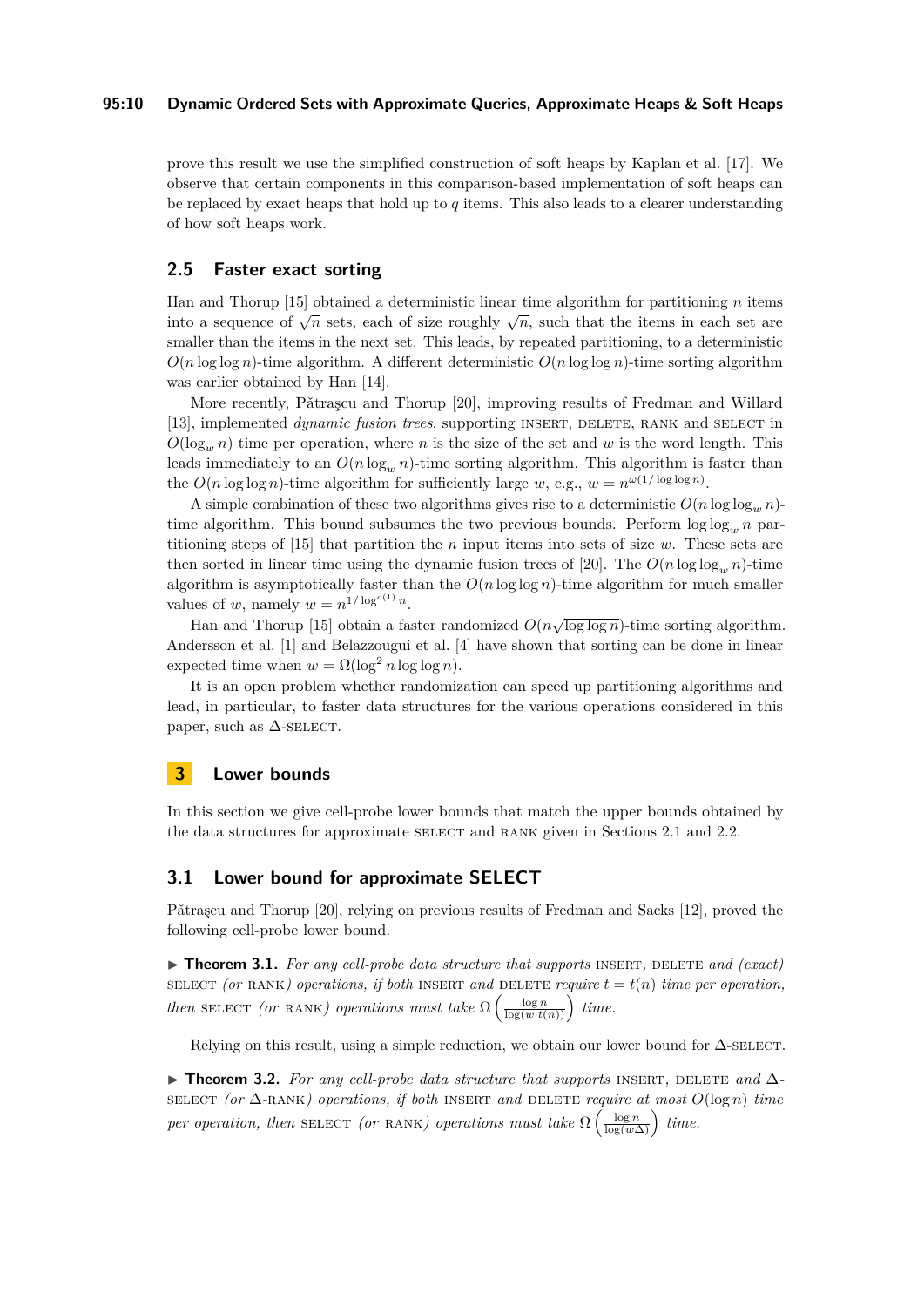**Proof.** Given a ∆-approximate data structure, we can construct an exact data structure by *duplicating* each item 2∆ times. More specifically, when an item is to be inserted into the exact data structure, we insert  $2\Delta$  copies of the item into the  $\Delta$ -approximate data structure. When an item is to be deleted from the exact data structure, we delete its  $2\Delta$  copies from the ∆-approximate data structure. To select the item of rank *i*, we ∆-approximately select an item of rank  $2\Delta i + \Delta$ . As the rank of the item returned differs from  $2\Delta i + \Delta$  by *less* than ∆, the item returned must be a copy of the item of rank *i*. To compute the rank of an item, not necessarily in the data structure, we do a  $\Delta$ -RANK query on the approximate data structure, divide the returned rank by  $2\Delta$  and round down. It is again easy to see that this is the exact rank of the queried item.

If the times of INSERT and DELETE of the  $\Delta$ -approximate data structures are  $t(n)$ , then the times of INSERT and DELETE in the exact data structure are  $\Delta t(\Delta n)$ . If  $s(n)$  is the time of  $\Delta$ -select (or RANK), then the time for exact select (or RANK) is  $s(\Delta n)$ . If follows from Theorem [3.1](#page-9-1) that  $s(\Delta n) = \Omega\left(\frac{\log n}{\log(w \cdot \Delta t(\Delta n))}\right)$ , or equivalently  $s(n) = \Omega\left(\frac{\log \frac{n}{\Delta}}{\log(w \cdot \Delta \cdot t(n))}\right)$ . If  $t(n) = O(\log n)$ , then as  $w \geq \log n$ , we also get that  $t(n) = O(w)$ . We may also assume that  $\Delta < n^{1/2}$ , as otherwise, the lower bound is a constant. Thus,  $s(n) = \Omega\left(\frac{\log n}{\log(w \cdot \Delta)}\right)$ , as claimed.  $\blacktriangleleft$ 

The lower bound for  $\Delta$ -SELECT is tight, as it matches the upper bound of the data structure given in Section [2.2.](#page-6-0)

## **3.2 Lower bound for approximate RANK**

The lower bound of Theorem [3.2](#page-9-2) holds also for  $\Delta$ -RANK, but it is not tight for all values of  $\Delta$ . We provide here a tight lower bound that matches the performance of the data structure given in Section [2.2.](#page-6-0) The lower bound relies on the fact an exact PREDECESSOR operation can be performed using one SELECT and one RANK operations, namely, PREDECESSOR $(k)$  $SELECT(RANK(k)).$ 

 $\triangleright$  **Theorem 3.3.** For any linear space cell-probe data structure that supports INSERT, DELETE *and* ∆-rank *operations, if* INSERT *and* DELETE *take at most*  $t_u = O(\log n / \log(w \Delta))$  *time per operation, then*  $\Delta$ -rank *operations must take*  $\Omega$  (log *n*/ $\log(w\Delta) + pred(\frac{n}{\Delta}, t_u\Delta, n, w)$ ) time.

**Proof.** Suppose that we are given a linear space data structure that supports INSERT and DELETE operations in  $t_u = O((\log n / \log(w \Delta))$  time, and  $\Delta$ -RANK operations in  $r(n)$  time. We already known, by Theorem [3.2,](#page-9-2) that  $r(n) = \Omega(\log n / \log(w \Delta))$  time. Thus, we only need to show that  $r(n) = \Omega$   $(pred(\frac{n}{\Delta}, t_u \Delta, n, w))$ . We show that we can use the approximate data structure given to obtain a data structure that supports exact PREDECESSOR operations in  $O(r(\Delta n))$ . It would then follow that  $r(n) = \Omega(pred(\frac{n}{\Delta}, t_u \Delta, n, w)).$ 

We first add to the data structure given to us the ability to support  $\Delta$ -SELECT operations. This is easily done by using *both* the given data structure *and* our ∆-select data structure of Section [2.1](#page-4-2) to hold the same set of items. insert and delete operations still take  $t_u = O((\log n / \log(w \Delta))$  time, and  $\Delta$ -select and RANK operations still take  $r(n)$  time, as we already know that  $r(n) = \Omega(\log n / \log(w\Delta)).$ 

We now use the duplication technique used in the proof of Theorem [3.2.](#page-9-2) We get an exact data structure in which INSERT and DELETE take  $\Delta t(\Delta n)$  time, and exact SELECT and RANK. and hence exact PREDECESSOR, take  $r(\Delta n)$  time. Thus,  $r(n) = \Omega \left( pred(\frac{n}{\Delta}, t_u \Delta, n, w) \right)$ , as claimed.  $\blacksquare$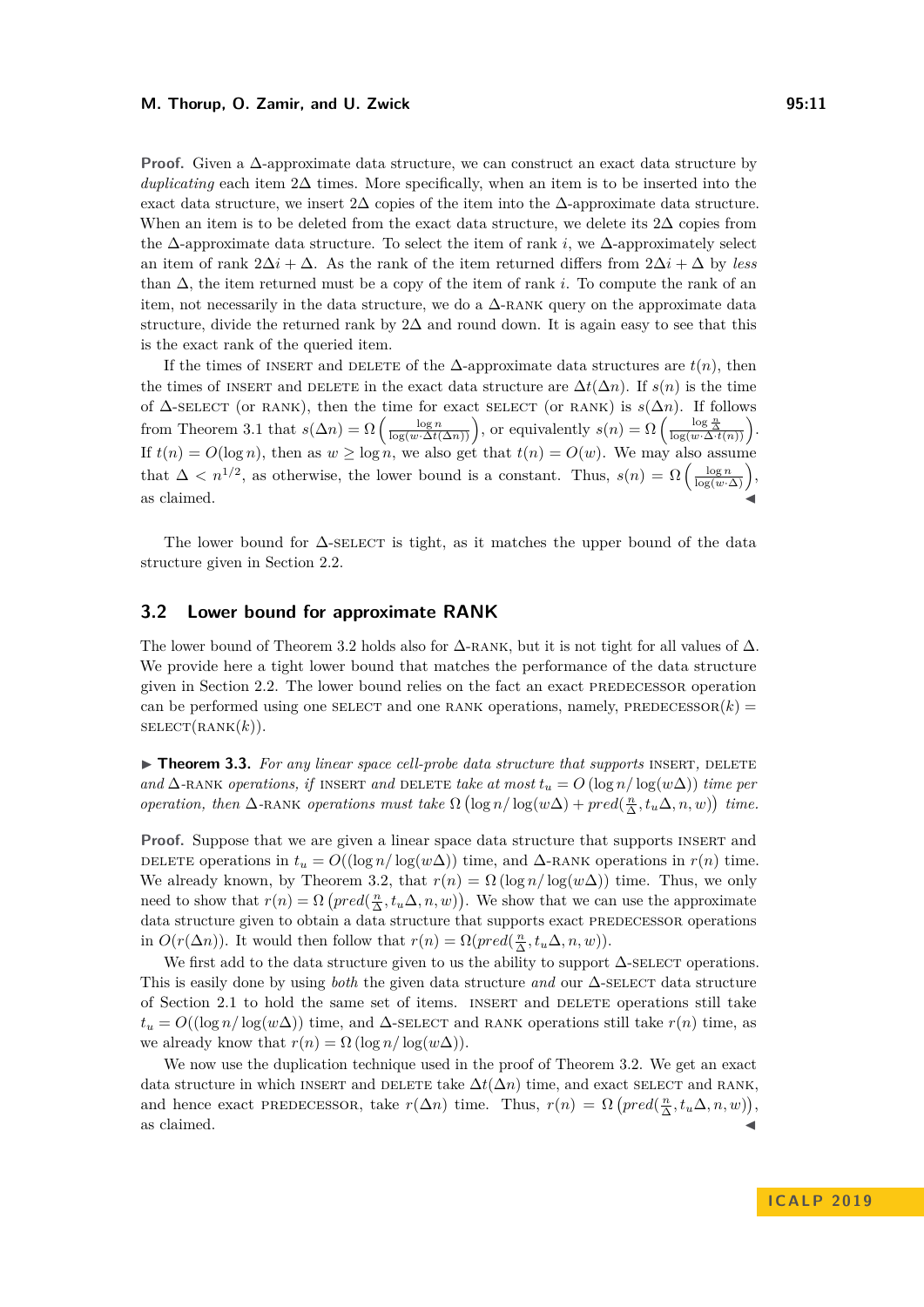# <span id="page-11-2"></span>**4 Concluding remarks and open problems**

Data structures for supporting dynamic ordered sets, i.e., data structures that support insert, delete, and either one or both of select and rank, and possibly some other operations, are among the most basic and natural data structures. Pǎtrascu and Thorup  $[20]$ obtained essentially optimal implementation of such data structures in the word RAM model, the model that most closely represents what can be done on a real computer.

Surprisingly, not much attention was paid before to data structures that support *approximate* versions of these operations. There are many conceivable applications in which, for example, we do not insist on knowing the exact rank of an item in the set, a good enough approximation might be enough.

We show that allowing approximation greatly speeds up some of these operations, while the complexity of the other operations remains essentially unchanged. We obtain a full characterization of the time needed to implement approximate versions of these operations. A fairly interesting picture emerges. While the exact versions of SELECT and RANK have the same complexity, a separation emerges between the approximate versions of these problems.

We also considered approximate min operations that correspond to the implementation of approximate heaps (priority queues). It is known that exact min operations are easier than the more general SELECT operations. We show that the "exponential" gap between these operations persists when approximation is allowed. We obtained a equivalence between approximate heaps and approximate sorting, extending the equivalence of Thorup [\[21\]](#page-12-15) for the exact versions of these problems.

Closely related to approximate heaps are Chazelle's [\[6\]](#page-12-6) soft heaps that feature prominently in his deterministic minimum spanning tree algorithm [\[5\]](#page-12-7). The exact relation between approximate and soft heaps was not understood before. Looking at these two data structures using the "word RAM lens" reveals an essential difference between these two data structures. Approximate heaps correspond to approximate sorting, or partitioning, while *q*-soft heaps actually correspond to the *exact* sorting of sets of size *q*. This might explain the additional usefulness of soft heaps.

The closer look at ordered set data structures, partitioning algorithms and sorting algorithms also revealed, as a byproduct, a new deterministic sorting algorithm that runs in  $O(n \log \log_{w} n)$  time. The new bound subsumes and improves on the two previously known bounds of  $O(n \log \log n)$  and  $O(n \log_w n)$ .

We focused in this paper on deterministic algorithm. Studying the effect of randomization on the various problems considered is an interesting research topic. In particular, it would be interesting to know whether randomization can speed up (ordered) partitioning algorithms.

#### **References**

- <span id="page-11-3"></span>**1** Arne Andersson, Torben Hagerup, Stefan Nilsson, and Rajeev Raman. Sorting in Linear Time? *J. Comput. Syst. Sci.*, 57(1):74–93, 1998. Announced at STOC'95. [doi:10.1006/jcss.](http://dx.doi.org/10.1006/jcss.1998.1580) [1998.1580](http://dx.doi.org/10.1006/jcss.1998.1580).
- <span id="page-11-0"></span>**2** Arne Andersson and Mikkel Thorup. Dynamic Ordered Sets with Exponential Search Trees. *J. ACM*, 54(3):Article 13, 2007. Combines results announed at FOCS'96, STOC'00, and SODA'01.
- <span id="page-11-1"></span>**3** Paul Beame and Faith Fich. Optimal Bounds for the Predecessor Problem and Related Problems. *J. Comput. System Sci.*, 65(1):38–72, 2002. Announced at STOC'99.
- <span id="page-11-4"></span>**4** Djamal Belazzougui, Gerth Stølting Brodal, and Jesper Sindahl Nielsen. Expected Linear Time Sorting for Word Size  $\Omega(\log^2 n \log \log n)$ . In *Proc.* 14<sup>th</sup> *SWAT*, pages 26–37, 2014. [doi:10.1007/978-3-319-08404-6\\_3](http://dx.doi.org/10.1007/978-3-319-08404-6_3).